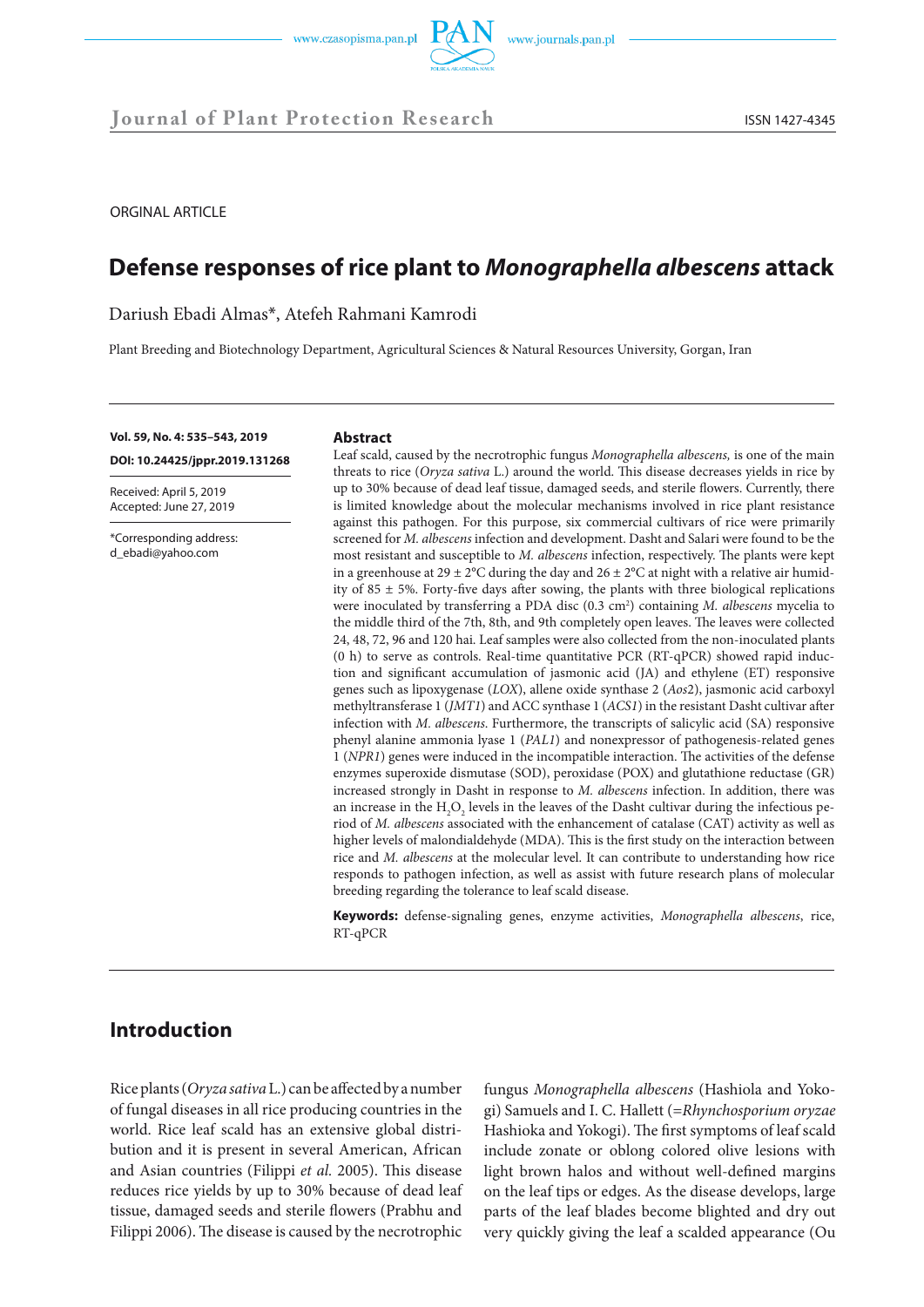

1985; Filippi *et al.* 2005). The most suitable conditions for the occurrence of leaf scald epidemics are periods of intense rain, prolonged foliar dew, temperatures greater than 25°C, excess nitrogen and close spacing (Ou 1985; Groth 1992). Fungicides are widely used to manage leaf scald [International Rice Research Institute (IRRI) 1983; Groth 1992)], but this leads to the death of natural enemies and environmental pollution (Uphoff and Dazzo 2016). Therefore, host resistance breeding is known as one of the most effective, economic and environmentally-friendly approaches for management of rice leaf scald disease.

Plant responses to pathogens are regulated through a complex network of signaling pathways that involve three phytohormones: salicylic acid (SA), jasmonic acid (JA) and ethylene (ET). Synergistic and/or antagonistic interactions between these three pathways allow the plant to finely tune responses to a specific pathogen (Denance *et al.* 2013; Ma and Ma 2016). While SA dependent signaling is specifically associated with resistance to biotrophic and hemibiotrophic pathogens, JA and ET synergistically regulate defense against necrotrophic fungi (Gimenez-Ibanez and Solano 2013). Plants also defend themselves against fungal infection through the production of reactive oxygen species (ROS) (Magbanua *et al.* 2007). Production of ROS such as the superoxide anion (O<sub>2</sub><sup>-</sup>) and hydrogen peroxide  $(H_2O_2)$ , as one of the earliest responses to pathogen attack, can trigger hypersensitive cell death. Abnormally high production of ROS causes damage to biomolecules, whereas ROS at low/ moderate concentrations acts as a second messenger in signaling cascades that mediates several responses in plant cells including programed cell death (Sharma *et al.* 2012). The hypersensitive response (HR), as an early defense response, restricts pathogen infection to the site of attempted ingress by necrosis and cell death. Plants utilize efficient, antioxidative enzymatic and non-enzymatic protective mechanisms to scavenge excess ROS. Several antioxidative enzymes including superoxide dismutase (SOD), peroxidase (POX), catalase (CAT) and glutathione reductase (GR) are involved in detoxification of ROS (Debona *et al.* 2012). Superoxidas dismutase is one of the most important scavenging enzymes and catalyzes the dismutation of superoxide anion  $(O_2^-)$  to hydrogen peroxide  $(H_2O_2)$  (Bowler *et al.* 1992). The accumulation of  $H_2O_2$  is prevented by either CAT or the ascorbate-glutathione cycle, in which GR and ascorbate peroxidase (APX) reduce H2 O2 to H2 O (Foyer *et al.* 1994). POX is responsible for the degradation of lipid peroxides (Shri *et al.* 2009). Active oxygen radicals may stimulate the chain-like peroxidation of unsaturated fatty acids in the plasma membranes, leading to the formation of lipid peroxidation products such as malondialdehyde (MDA)

(Mishra *et al.* 2008). Generally, the levels of ROS and the degree of oxidative damage mainly depend upon the level of coordination among the ROS-scavenging enzymes (Liang *et al.* 2003).

Currently, information about rice defense response mechanisms to *M. albescens*, a typical necrotrophic fungus, is very limited. Therefore, elucidating the interaction between rice and *M. albescens* would be helpful to better understand the molecular basis for plant resistance to leaf scald diseases. In this paper, real-time quantitative PCR (RT-qPCR) was used to analyze differential expression of genes involved in the SA- and JA/ET-mediated defense pathways at different time points when two rice cultivars were infected by *M. albescens.* Defense enzyme activities,  $H_2O_2$  levels and MDA levels were also assayed after *M. albescens* inoculation. An initial screening was done earlier with six cultivars to arrive at a resistant cultivar and another susceptive cultivar against leaf scald disease.

## **Materials and Methods**

## **Screening of rice cultivars against leaf scald disease**

An isolate of *M. albescens* (RV7.1) that was obtained from paddy fields in Gilan Province, Iran was used to inoculate the plants. This isolate was grown in Petri dishes containing potato dextrose agar (PDA) medium and incubated at 25°C for 15 days with a continuous photoperiod. Six commercial cultivars of rice were screened against leaf scald disease: Domsiah, Salari, Khazar, Nemat, Dasht and Neda. The susceptible rice cultivar Anbarboo was also included as a negative control. Seed lots of all rice cultivars were provided by the Rice Research Institute of Iran (RRII), Rasht, Iran. Rice seeds were surface sterilized in 70% (v/v) EtOH and 2% (v/v) NaOCl for 1 min and rinsed in distilled water. Five seeds were sown in plastic pots containing 3 kg of field soil. For soil fertilization, 6 g of Ca $(\text{H}_{2}\text{PO}_{4})_{2} \cdot \text{H}_{2}\text{O}$ , 5 g (NH<sub>4</sub>)<sub>2</sub>SO<sub>4</sub> and 3 g KCl were added for each 3 kg of soil at the time of sowing. The plants were kept in a greenhouse at 29  $\pm$  2°C during the day and 26  $\pm$  2°C at night with a relative air humidity of  $85 \pm 5\%$ .

Rice leaves were inoculated as previously described by Tatagiba *et al.* (2016). Forty-five days after sowing, five plants with three biological replications were inoculated by transferring a PDA disc (0.3 cm<sup>2</sup>) containing *M. albescens* mycelia to the middle third of the 7th, 8th, and 9th completely open leaves. Immediately after inoculation, the plants were transferred to a plastic mist growth chamber ( $28 \pm 4$ °C, 90% relative humidity) inside a greenhouse for the duration of the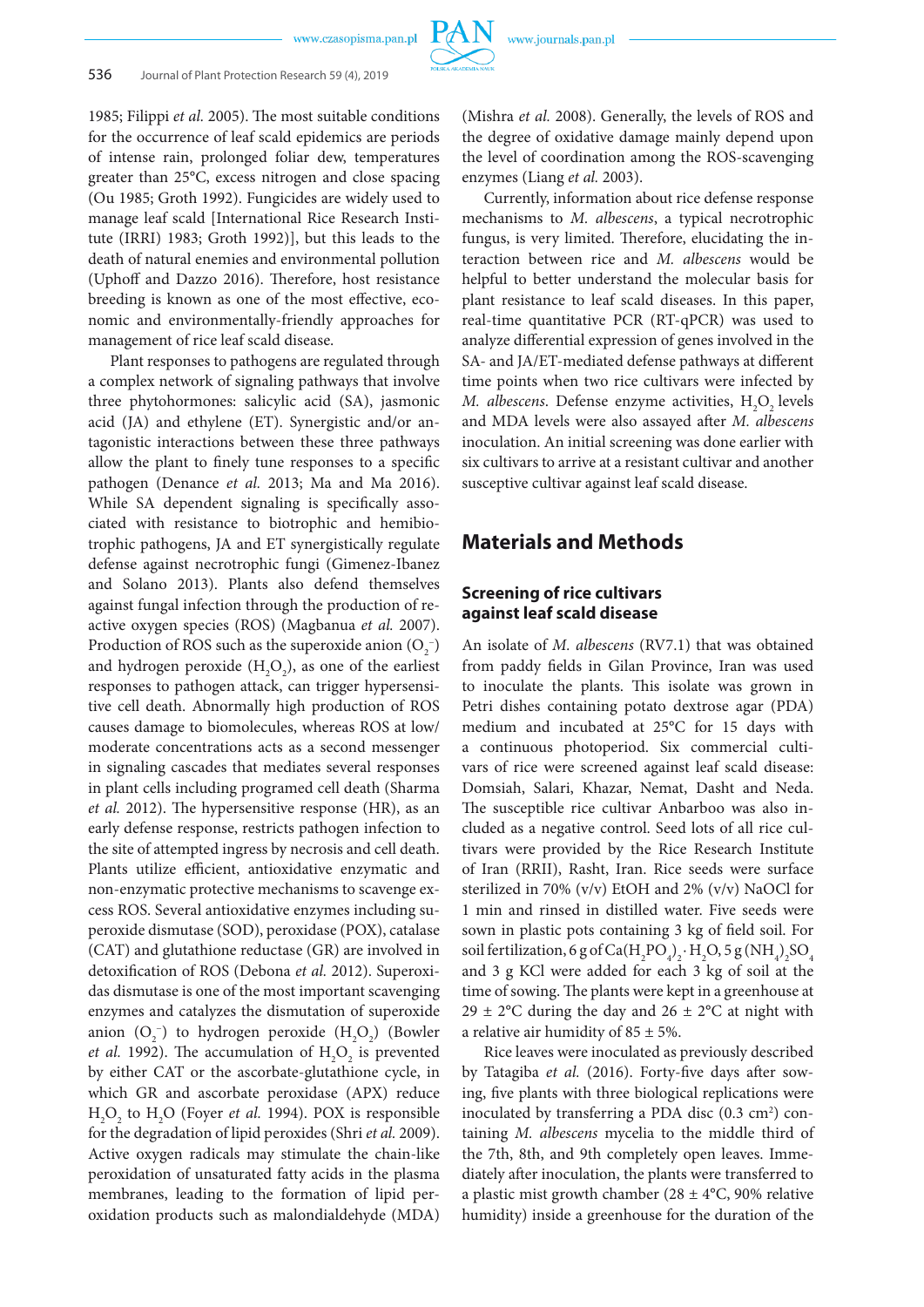**PAN** 

experiments. The non-inoculated plants were kept in a separate plastic mist growth chamber and exposed to the same environmental conditions as the inoculated plants. Six days after inoculation, expansion of scald lesions (mm) was measured on the adaxial surfaces from the inoculation site with an electronic digital caliper (Mitutoyo, Japan).

### **Transcriptional and biochemical analysis**

The 7th, 8th and 9th leaves (from base to apex) of Dasht and Salari cultivars from each replication per treatment were collected 24, 48, 72, 96 and 120 hours after inoculation (hai). Leaf samples were also collected from the non-inoculated plants (0 h) to serve as controls. The leaves were individually stored in aluminum foil, rapidly frozen in liquid nitrogen and stored in an ultrafreezer (−80°C) for further transcriptional and biochemical analysis.

#### **RNA isolation and cDNA synthesis**

Total RNA was extracted from frozen samples using Trizol reagent (Takara, Japan) and treated with DNAse I (Fermentase, Germany) as per manufacturer's instructions. A NanoDrop 2000 Spectrophotometer was used to determine the concentration of total RNA. The quality of the extracted RNA was assessed with 1% agarose gel. For each sample, 1 μg of total RNA was used for first strand complementary DNA (cDNA) synthesis according to the manufacturer's protocol (HiScript® 1st Strand cDNA Synthesis Kit, Vazyme, China). The cDNA concentration was measured using a NanoDrop 2000 spectrophotometer and then diluted to 5 ng  $\cdot \mu l^{-1}$ .

### **RT-qPCR**

Real-time quantitative PCR analysis was performed using a 7500 Real-Time PCR System (Applied Biosystem). The primer pairs listed in Table 1 were used to amplify the corresponding nine genes of interest. Each reaction mixture contained 0.4 μl of each primer, 10 μl of SYBR Green I Master Mix (Takara, Shiga, Japan), 2 μl of diluted cDNA, and 7.2 μl of double distilled water to a final volume of 20 μl. PCRs were carried out as follows: 95°C for 5 min, 40 cycles at 95°C for 10 s and 60°C for 30 s. The specificity of amplifications was verified by an additional melt curve program (95°C for 15 s, 60°C for 15 s, followed by a slow ramp from 60°C to 95°C). Cycle threshold (*Ct*) values were measured with three biological replicates for each sample with three technical replicates. The housekeeping gene actin (*Actin*) was used as an internal control. The expression level of the genes in the control sample was set to one and the relative gene expression was estimated using the comparative 2-ΔΔCT Method (Livak and Schmittgen 2001).

## **Determination of antioxidant enzymes and MDA levels**

Leaf samples (0.5 g) were homogenized in 0.05 M sodium phosphate buffer (pH 7.8) comprising 1 mM  $EDTA.Na_2$  and 2% (w/v) polyvinylpolypyrrolidone (PVPP). Homogenates were centrifuged at 12,000 ×*g* for 30 min at 4°C. The supernatant was used for assays of antioxidant enzymes and MDA levels, which were measured with the SOD (A001), CAT (A007-2), POX (A084-3), GR (A062) and MDA (A003-1) commercial kits (Nanjing Jiancheng Bioengineering Institute) according to the manufacturer's instructions. Protein content was measured according to Bradford (1976) and the standard curve for total proteins with bovine serum albumin (BSA) was obtained with different concentrations (0−1 mg · ml<sup>−</sup><sup>1</sup> ). All spectrophotometric analyses were carried out with an Ultraviolet-Visible spectrophotometer (UV-160, Shimadzu, Japan).

## Determination of **H**<sub>2</sub>O<sub>2</sub> levels

 $H_2O_2$  levels were measured according to the methods of Velikova *et al.* (2000). Leaf tissues (0.4 g) were homogenized in 1 ml of 0.1% (w/v) trichloroacetic acid (TCA) on ice and centrifuged at 12,000 ×*g* for 15 min. One milliliter of potassium phosphate buffer and 1 ml of potassium iodide (KI) were added to 0.5 ml aliquot of the supernatant. The absorbance of the supernatant was measured at 390 nm and  $H_2O_2$ levels were calculated using a standard curve.

### **Statistical analysis**

Data from the experiments were submitted to analysis of variance (ANOVA) by using SAS software (Release 8.02 Level 02M0 for Windows; SAS Institute, Inc., 1989, Cary, NC, USA). The statistical significance was determined at  $p < 0.05$ .

## **Results**

#### **Evaluation of rice cultivars against leaf scald**

Of six cultivars screened against leaf scald disease, Dasht was the most resistant (lesion expansion 6.5 mm), while Salari turned out to be the most susceptible (lesion expansion 61.3 mm). The other tested cultivars showed intermediate levels of resistance (Fig. 1). Phenotypic differences in Dasht and Salari inoculated with *M. albescens* made it possible to select the two cultivars for further transcriptional and biochemical studies.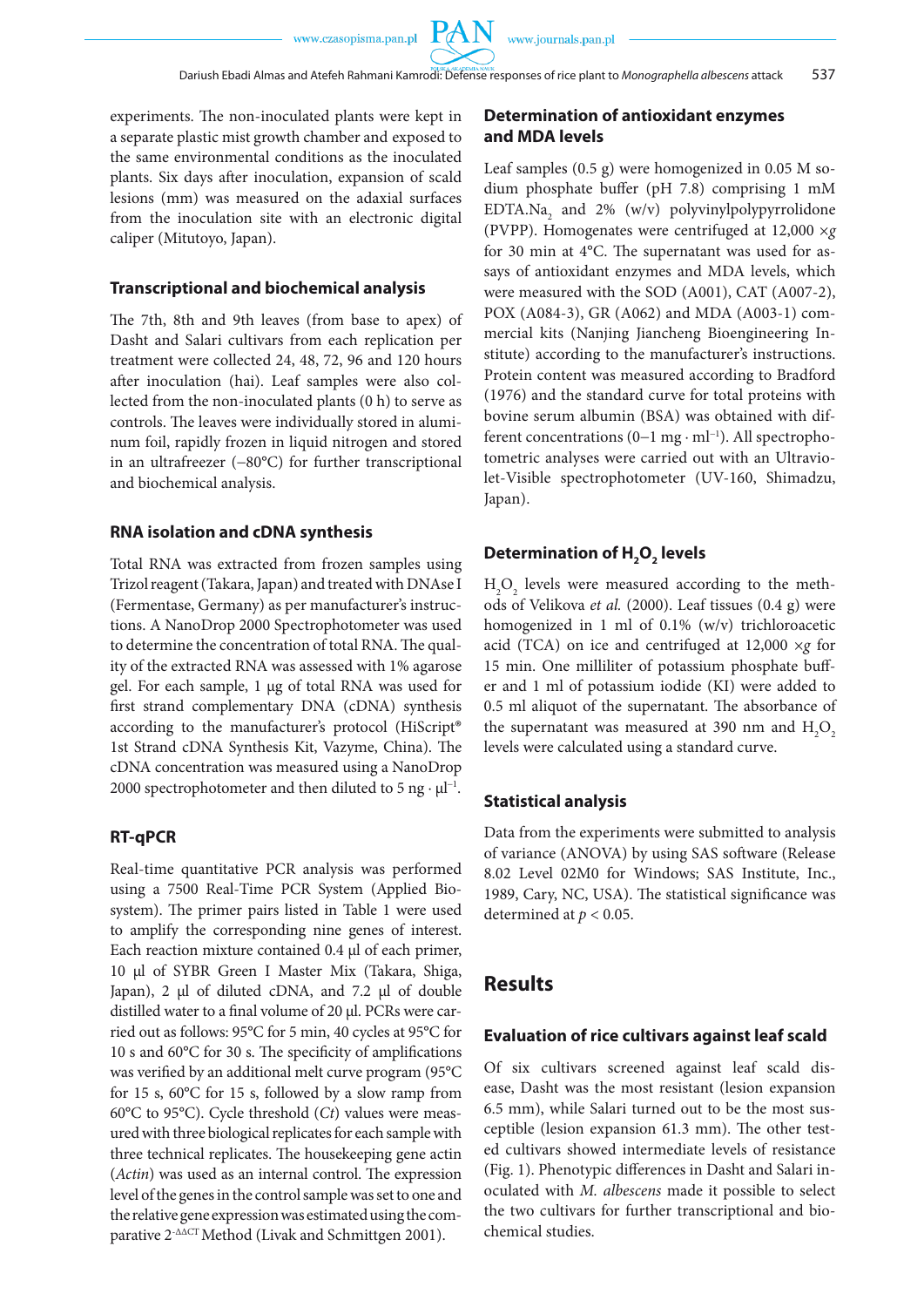

## 538 Journal of Plant Protection Research 59 (4), 2019

#### **Table 1.** Primers used for gene expression studies

| Gene name        | Locus ID             | Primer sequence $(5' \rightarrow 3')$                  |
|------------------|----------------------|--------------------------------------------------------|
| LOX              | GenBank: D14000      | F-AGATGAGGCGCGTGATGAC<br>R-CATGGAAGTCGAGCATGAACA       |
| Aos2             | RAP-DB: Os03t0225900 | F-GCGAGAGACGGAGAACCC<br>R-CGACGAGCAACAGCCTTC           |
| JMT1             | RAP-DB: Os06q0314600 | F-CACGGTCAGTCCAAAGATGA<br>R-CTCAACCGTTTTGGCAAACT       |
| ACS <sub>1</sub> | RAP-DB: Os03g51740   | F-GATGGTCTCGGATGATCACA<br>R-GTCGGGGGAAAACTGAAAAT       |
| PAL <sub>1</sub> | RAP-DB: Os02g41630   | F-TGTGCGTGCTTCTGCTGCTG<br>R-AGGGTGTTGATGCGCACGAG       |
| NPR <sub>1</sub> | RAP-DB: Os01t0194300 | F-AGAAGTCATTGCCTCCAG<br>R-ACATCGTCAGAGTCAAGG           |
| ICS1             | RAP-DB: Os09q19734   | F-TGTCCCCACAAAGGCATCCTGG<br>R-TGGCCCTCAACCTTTAAACATGCC |
| PAD4             | RAP-DB: Os11t0195500 | F-TCAGAGGCAAGGCAGTAGTG<br>R-ACCGCTCACGCAGGATAG         |
| Actin            | GenBank: AK058421    | F-CAGCCACACTGTCCCCATCTA<br>R-AGCAAGGTCGAGACGAAGGA      |



**Fig. 1.** Rice cultivars screened for resistance to *Monographella albescens*. Lesion expansion of leaf scald in rice leaves of cultivars was evaluated 6 days after inoculation. Error bars represent the standard deviation of the mean from three in dependent biological experiments. Different letters indicate significant differences (Duncan's Multiple Range Test, *p* < 0.05)

### **Gene expressions in JA/ET signal pathway**

The results revealed a constitutive expression of lipoxygenase (*LOX*), allene oxide synthase 2 (*Aos2*) and jasmonic acid carboxyl methyltransferase 1 (*JMT1*) genes that are associated with JA biosynthesis. Nevertheless, a significant difference could be seen in the relative expression of the three genes under compatible and incompatible interactions. In the resistant cultivar Dasht, *LOX* was remarkably up-regulated as early as 24 hai (4.9 fold) which gradually increased and reached a peak at 72 hai (17.6 fold) which was significantly higher than the compatible cultivar Salari. Thereafter, the expression declined from 72 hai to

120 hai where it was still three fold higher than the transcript expression in the susceptible cultivar (Fig. 2). Likewise, the transcript accumulation for *Aos2* gene in Dasht reached a peak at 72 hai (25.6 fold) before gradually decreasing from 96 hai (16.1 fold) to 120 hai (14.6 fold) (Fig. 2). For *JMT1*, the transcript levels increased by 35.3 fold in the resistant genotype as early as 24 hai. A second peak of 38.4 fold was observed at 96 hai before decreasing to 21.6 fold at 120 hai, which was still significantly higher than the susceptible cultivar (Fig. 2). ACC synthase 1 (*ACS1*), the ethylene biosynthetic gene, revealed significant transcript accumulation by 24 hai (2.5 fold) which gradually increased by 96 hai (9.4 fold) and subsequently decreased by 120 hai (5.2 fold) in the Dasht cultivar. However, *ACS1* transcripts were only slightly accumulated under compatible interaction in the Salari cultivar (Fig. 2).

### **Gene expressions in the SA signal pathway**

Phenyl alanine ammonia lyase 1 (*PAL1*), a key gene of the phenylpropanoid pathway, demonstrated significant up-regulation as early as 24 hai (12.4 fold) and 48 hai (16.6 fold). It further increased 72 hai (21.7 fold) in the resistant cultivar. However, at the later stages of infection (96 hai and 120 hai), the expression pattern for *PAL1* was found to be similar in both Dasht and Salari (Fig. 2). Similarly, the transcript levels of nonexpressor of pathogenesis-related genes 1 (*NPR1*), a prominent mediator of systemic acquired resistance (SAR) was significantly up-regulated in the resistant cultivar at 24 and 48 hai (Fig. 2). The isochorismate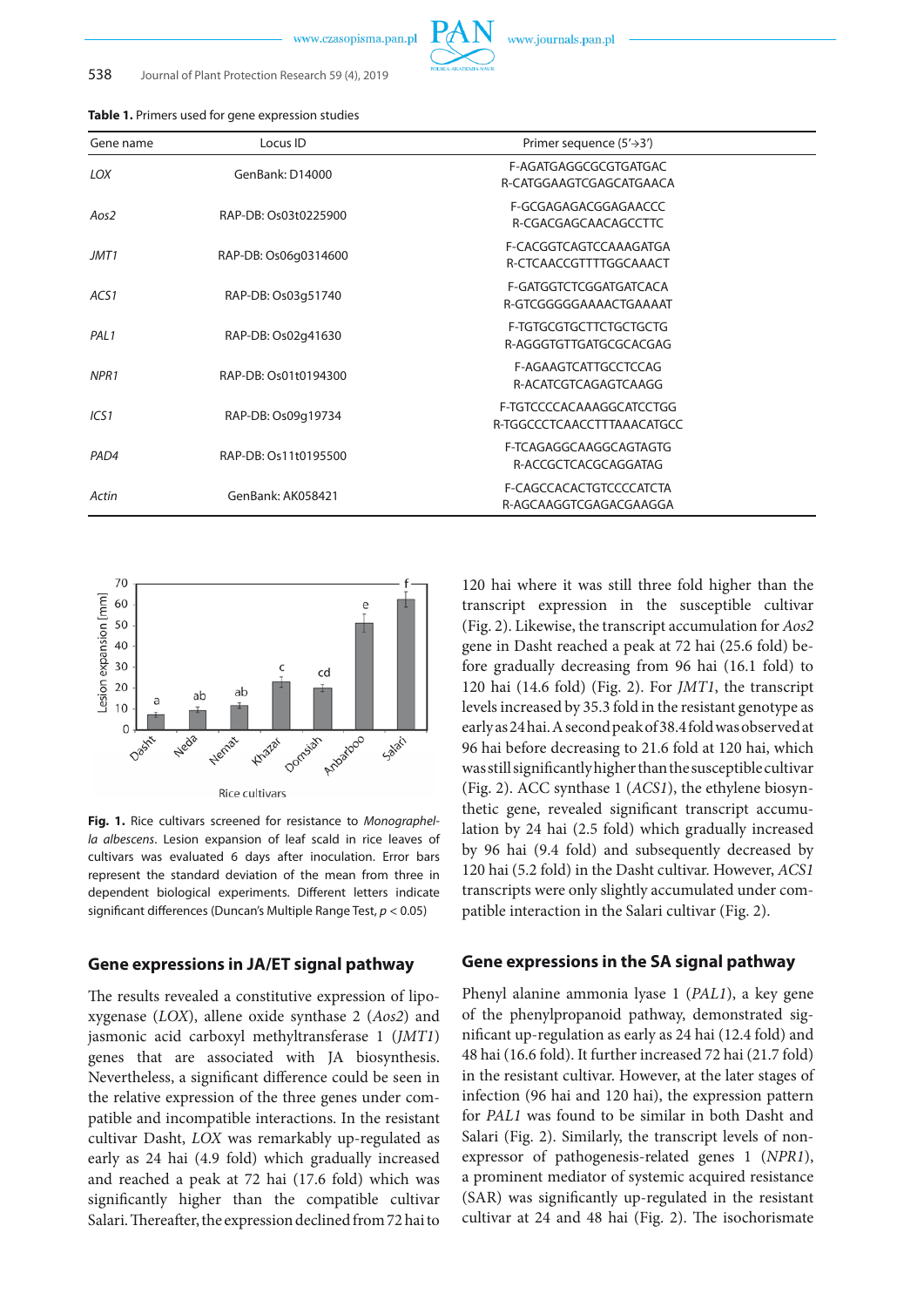

**Fig. 2.** Differential expression patterns of jasmonic acid (JA), ethylene (ET) and salicylic acid (SA) marker genes in Dasht and Salari cultivars upon infection with *Monographella albescens.* Error bars represent the standard deviation of the mean from three independent biological experiments. Asterisks indicate a significant difference between Dasht and Salari cultivars (*t* test, *p* < 0.05)

synthase 1 (*ICS1*) gene was significantly induced in the Salari cultivar within 24 hai (16.2 fold) before gradually reducing from 48 hai (13 fold) to 120 hai (7.6 fold) (Fig. 2). In the Dasht cultivar, *ICS1* was marginally induced during the whole period of infection. The phytoalexin deficient 4 (*PAD4*) gene demonstrated a similar pattern of high constitutive expression at 72 hai that gradually declined from 96 hai to 120 hai in both the resistant and susceptible cultivars (Fig. 2).

## **Enzyme activities, H2 O2 levels and MDA levels**

The SOD activity significantly increased by 113, 83, 157 and 180%, at 48, 72, 96 and 120 hai, respectively, in Dasht compared to Salari (Fig. 3). Likewise, significant increases in the CAT activity of 60, 90, 64, 73 and 85%, at 24, 48, 72, 96 and 120 hai, respectively, occurred in Dasht compared to Salari (Fig. 3). The POX activity significantly increased by 55, 11 and 9%, respectively, at 48, 96 and 120 hai (Fig. 3), and the GR activity significantly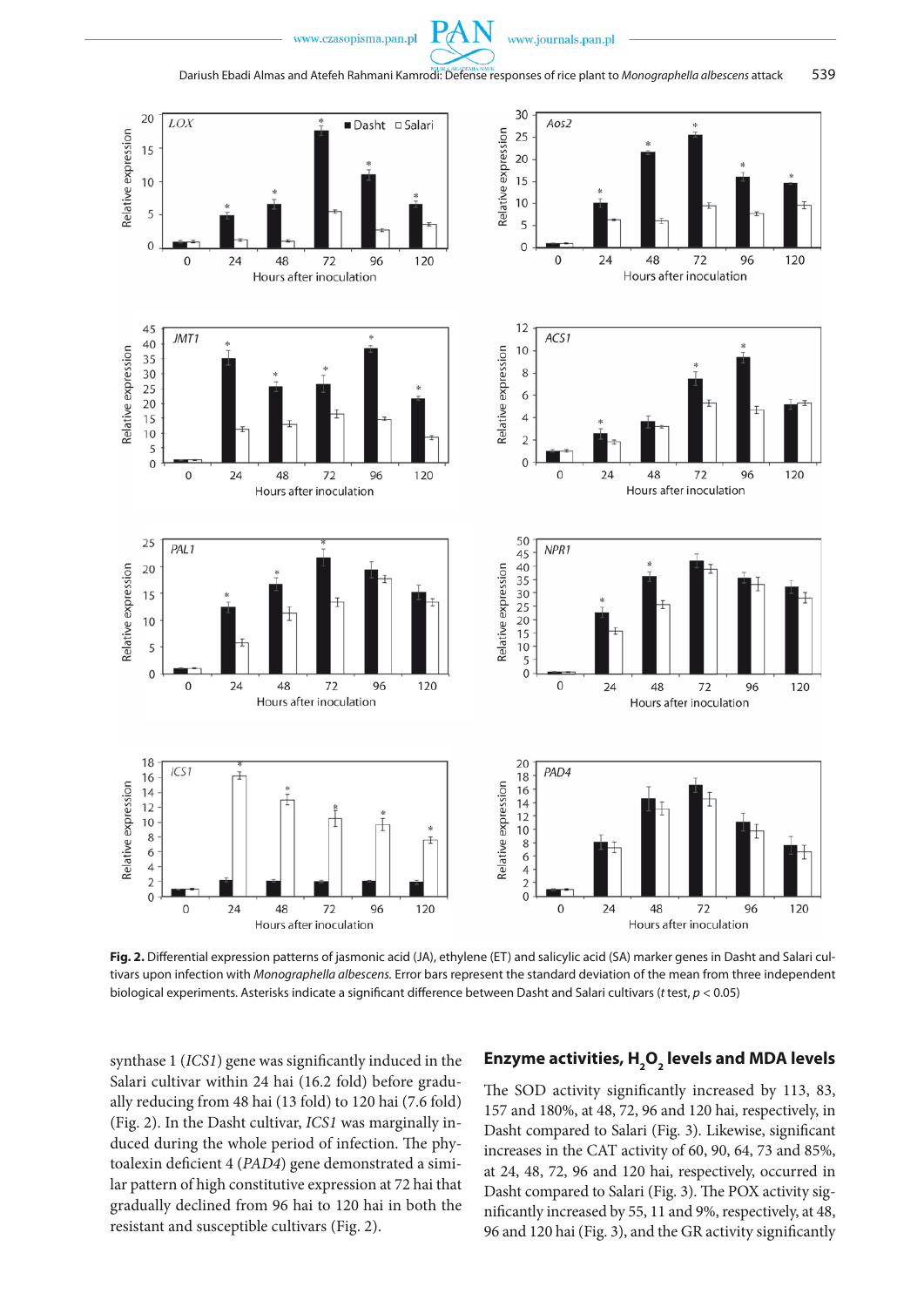





**Fig. 3.** Superoxide dismutase (SOD), catalase (CAT), peroxidase (POX), glutathione reductase (GR) activities, H<sub>2</sub>O<sub>2</sub> levels, and malondi-aldehyde (MDA) levels in Dasht and Salari cultivars upon infection with *Monographella albescens*. Error bars represent the standard deviation of the mean from three independent biological experiments. Asterisks indicate a significant difference between Dasht and Salari cultivars (*t* test, *p* < 0.05); F.W. – fresh weight

increased by 56, 91 and 108%, respectively, at 72, 96 and 120 hai in Dasht compared to Salari (Fig. 3).

For the  $H_2O_2$  levels, significant increases of 107, 192, 132, 142 and 175%, respectively, at 24, 48, 72, 96 and 120 hai were observed in Dasht compared to Salari (Fig. 3).

The MDA levels were higher in Dasht 72, 96 and 120 hai than in Salari. At 72, 96 and 120 hai, the MDA levels significantly increased by 75, 82 and 81% in Dasht compared to Salari (Fig. 3).

# **Discussion**

Plant defense responses against insects and pathogens involve global variations in gene expression mediated by several signaling pathways. These defense pathways are mainly mediated by small, chemical modules such as SA, JA and ET (Ma and Ma 2016). A large number of defense-related genes are activated by these signaling molecules after infection with the pathogens to trigger an innate immune response (Andolfo and Ercolano 2015). Leaf scald, caused by *M. albescens,* is one of the major threats to rice around the world. However, there is limited knowledge about the molecular mechanisms involved in rice plant resistance against this pathogen. In the present study, we analyzed the transcriptional levels of eight defense-signaling genes that possibly contribute to the establishment of leaf scald resistance in rice plants.

The transcripts of six defense-signaling genes encoding *LOX*, *Aos2*, *JMT1*, *ACS1, PAL1* and *NPR1* accumulated significantly at a greater level and earlier in the resistant cultivar Dasht than in the susceptible cultivar Salari leaves upon inoculation with *M. albescens*.

Lipoxygenase (*LOX*) is the first in the biosynthesis of jasmonates, and catalyzes the production of jasmonic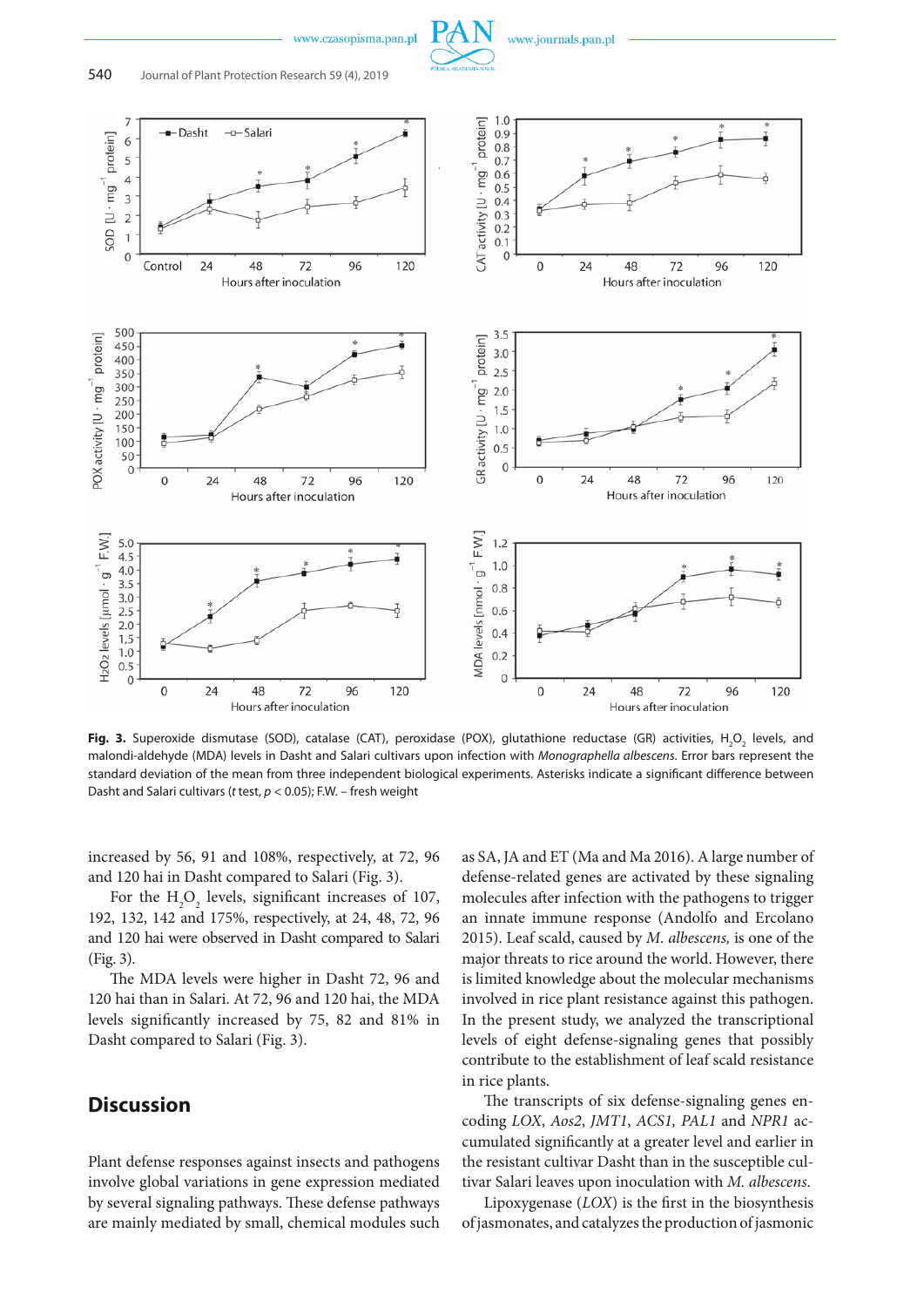**PAN** 

acid from linolenic acid (Westernack and Hause 2013). Jasmonic acid and its components are known to play a central role in plant resistance by providing front-line defense against necrotrophic pathogen-induced damage (Antico *et al.* 2012). The *LOX* transcript has been shown to be strongly expressed in the resistant rice cultivar after infection with *Rhizoctonia solani* (Sayari *et al.* 2014). Allene oxide synthase (AOS) is a key enzyme in the JA biosynthetic pathway and catalyzes the dehydration of 13-hydroperoxy octadecatrienoic acid to an unstable epoxide, which is then converted by allene oxide cyclase to a direct precursor of JA (Mei 2006). Overexpression of an *OsAos2* gene leads to induction of *PR*-genes and enhanced resistance to *Magnaporthe grisea* as well as an increased endogenous level of JA (Mei 2006). Jasmonic acid can be converted into volatile methyl jasmonate by the enzyme jasmonic methyl transferase (JMT). Exogenous application of methyl jasmonate (MeJA) has been shown to enhance resistance against several necrotrophic fungal species (Antico *et al.* 2012). ACC synthase (ACS) is the rate- -limiting enzyme that regulates ethylene biosynthesis in response to pathogen attack. Upon challenge with necrotrophic fungal pathogens, there is activation of the MAPK signaling cascades which positively regulate ACS to increase ET production in plants (Pandey *et al.* 2016). Moreover, a recent report also confirmed that a JA-ET hormonal interplay is critical for the expression of plant defensins during necrotrophic infection (Pandey *et al.* 2016). Surprisingly, the transcripts of *PAL1* and *NPR1* genes, marker genes of SA signaling pathway, were induced by *M. albescens* infection in resistant Dasht cultivar. This suggested that both JA/ET and SA signaling pathways were involved in the interaction between rice and *M. albescens.* The co-activation in SA- and JA-mediated defense signaling pathways may be due to a high endogenous SA concentration in rice plants under normal conditions that lead to a rise in the JA level and can consequently cause enhanced expression of JA-pathway genes (Tamaoki *et al.* 2013; Sayari *et al.* 2014). Furthermoe, gene expression analysis showed the stable expression of defense related genes in a resistant cultivar, so that it sometimes increased up to 72 hai or 96 hai and then it decreased to 120 hai. This fluctuation was somewhat different in the susceptible cultivar. The stable over-expression of the *TaPERO* peroxidase gene in wheat resulted in enhanced resistance against *Blumeria graminis* f. sp. *tritici* (Altpeter *et al.*  2005). In this situation, it seems that plants spend less metabolic energy to deal with the disease.

In ROS-scavenging systems, superoxide radicals generated in plants are converted to  $H_2O_2$  by the action of SOD (Bowler *et al.* 1992). In the present study, the SOD activity increased in the leaves of rice plants in response to *M. albescens* infection. However, the SOD activity increased in the leaves of the inoculated plants

of both cultivars. Its activity in Dasht showed a more prominent increase than in Salari. The SOD activity increased in the leaves of rice plants in response to *M. albescens* infection. In tomato, the peroxisomal SOD activity increased during the initial stage of *Botrytis cinerea* infection but decreased as the necrotic lesions appeared (Kuzniak and Sklodowska 2005). However, in the present study, the SOD activity increased in the leaves of the inoculated plants of both cultivars. Its activity in Dasht showed a more prominent increase than in Salari. The SOD activity was also shown to increase in faba bean leaves infected by the necrotrophic fungus *Botrytis fabae* but the SOD activity for the resistant cultivars was greater than for the susceptible ones (El-Komy 2014). Some fungal pathogens could benefit from an increase in ROS levels generated in the host cells during the defense against their infection as a facilitating factor to maximize their tissue colonization and nutrient uptake (Govrin and Levine 2000). Thus, significantly higher SOD activity in resistant cultivar Dasht could be a strategy of the plant to restrict *M. albescens* colonization because the excess ROS can be removed (Govrin and Levine 2000; Ehsani-Moghaddam *et al.* 2006).

Among the enzymes involved in the removal of excess  $H_2O_2$  generated spontaneously or by  $O_2^-$  dismutation via SOD, CAT plays a key role (Mittler 2002). In the present study, the increase in  $\rm{H}_{2}\rm{O}_{2}$  levels observed in the leaves of the Dasht cultivar during the infectious period of *M. albescens* was associated with an enhancement of CAT activity, which confirms reports for many plant-pathogen interactions. According to Debona *et al.* (2012) a less efficient enzymatic ROS-scavenging system, mainly a decrease in CAT activity, explains the high level of damage caused by *Pyricularia oryzae*. Additionally, Na *et al.* (2018) reported that the leaves of a resistant sunflower cultivar infected with *Sclerotinia sclerotiorum* accumulated more CAT than susceptible cultivars. Therefore, the difference in the CAT activity between cultivars suggests that this enzyme plays a major role in rice resistance to *M. albescens*.

In the inoculated plants of both cultivars, there was a consistent increase in POX activity during the infectious period of *M. albescens*. However, the increase was more pronounced for Dasht than for Salari at 48, 96 and 120 hai. POX is involved in the removal of  $H_2O_2$ , and this enzyme plays a central role in plant defense against pathogens due to its participation in lignin biosynthesis (Yoshida *et al.* 2003). A close relationship was found between resistance in date palm against *Fusarium oxysporum* f. sp. *albedinis* and the activation of POX enzyme (Jaiti *et al.* 2009). The POX activity was also more important for resistant than for susceptible wheat cultivars when infected by necrotrophic fungus *Rhizoctonia cerealis* (Hong-xia *et al.* 2011). These reports are in agreement with the results of this study,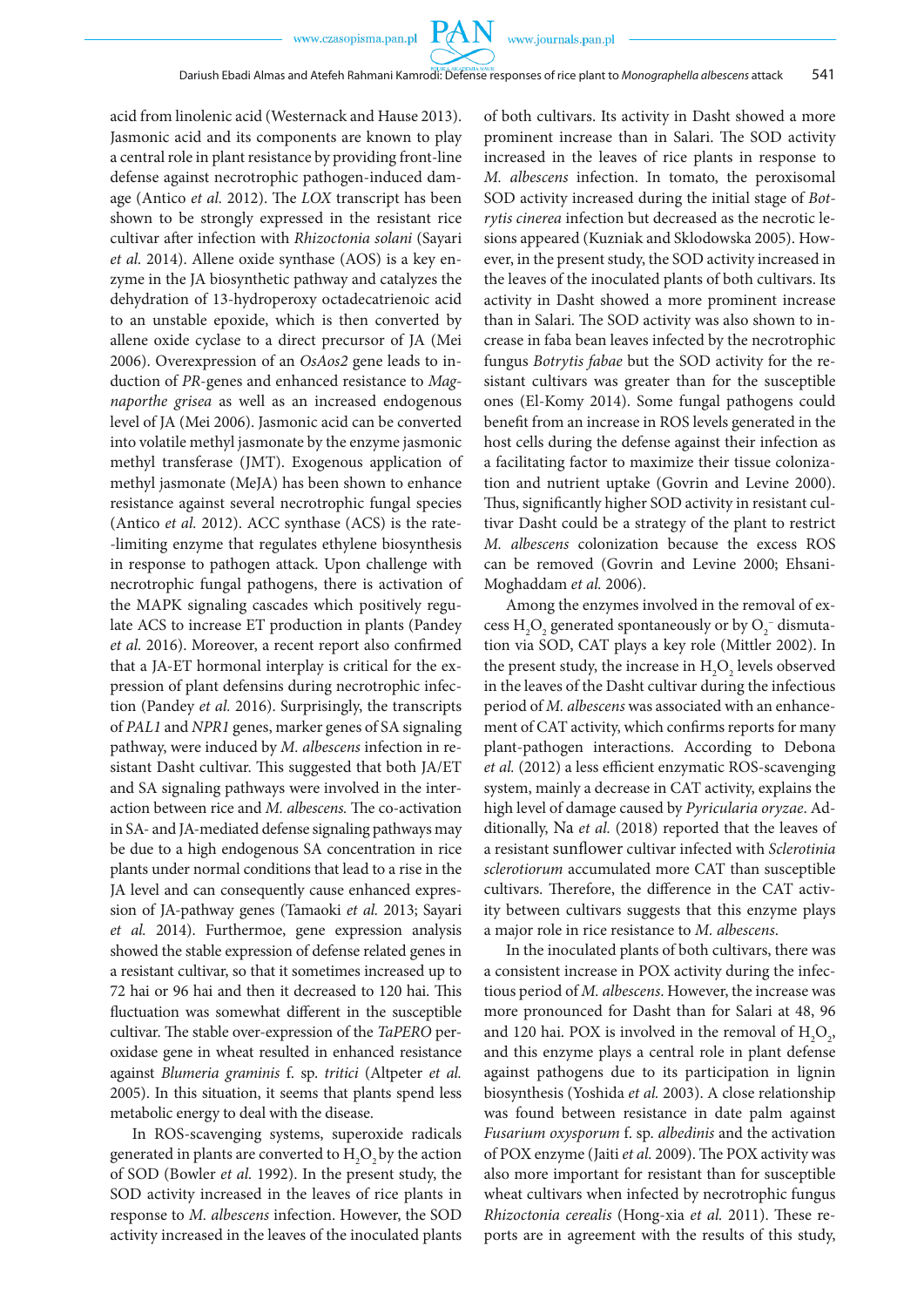which indicated that the POX activity was retained at a higher level in the leaves of rice plants of Dasht than in Salari against *M. albescens* infection.

Glutathione reductase catalyzes the reduction of oxidized glutathione (GSSG) to reduced glutathione (GSH) with the accompanying oxidation of NADPH. This reaction is important in the ascorbate AsA-GSH cycle, which is responsible for the detoxification of ROS in plants (Noctor and Foyer 1998). Glutathione reductase activity has been shown to be enhanced in the resistant genotypes of apricot and wheat after infection with fungal phytopathogens (Hernández *et al.* 2001; Debona *et al.* 2012). In the present study, the GR activity increased in the leaves of Dasht and Salari cultivars but was greater for Dasht from 48 hai to 120 hai. Little research has been done to investigate the functions of GR in plant-pathogen interactions. However, the different responses in Dasht and Salari suggest that GR may play an important role in resistance of rice plants to leaf scald.

An increase in the  $H_2O_2$  levels in the leaves of the Dasht cultivar during the infectious period of *M. albescens* contributed to the higher levels of MDA. The high levels of ROS in the roots of tomato plants infected by *F. oxysporum* f. sp. *lycopersici* resulted in increased lipid peroxidation (Mandal *et al.* 2008). The extent of the cellular damage caused by the oxidative stress related to the plant response against pathogen infection can be estimated by the products of the peroxidation of membrane lipids (Aly *et al.* 2012).

## **Conclusions**

In conclusion, a comprehensive RT-qPCR based strategy demonstrated significant differential expression of defense-signaling genes in rice during compatible and incompatible interactions with the leaf scald pathogen *M. albescens*. Our results showed that multiple phytohormone responsive defense genes such as *LOX*, *Aos2*, *JMT1*, *ACS1*, *PAL1* and *NPR1* were significantly induced in the resistant cultivar suggesting a coordinated activation and cross talk between JA/ET and SA mediated signaling pathways during resistance responses of rice to *M. albescens*. In addition, the results of this study indicate that simultaneous enhancement of hydrogen peroxide levels and defense enzyme activities effectively contribute to resistance to rice leaf scald disease. This is the first study of interaction between rice and *M. albescens* at the molecular level, contributing to understanding how rice responds to pathogen infection, as well as to future plans of molecular breeding regarding tolerance to leaf scald disease.

## **Acknowledgements**

The authors would like to thank the Agricultural Sciences & Natural Resources University for providing laboratory facilities.

#### **References**

- Altpeter F., Varshney A., Abderhalden O., Douchkov D., Sautter C., Kumlehn J., Dudler R., Schweizer P. 2005. Stable expression of a defense-related gene in wheat epidermis under transcriptional control of a novel promoter confers pathogen resistance. Plant Molecular Biology 57 (1): 271−283. DOI: https://doi.org/10.1007/s11103-004-7564-7
- Aly A.A., Mansour M.T.M., Mohamed H.I., Abd-Elsalam K.A. 2012. Examination of correlations between several biochemical components and powdery mildew resistance of flax cultivars. The Plant Pathology Journal 28 (2): 149−155. DOI: 10.5423/PPJ.2012.28.2.149
- Andolfo G., Ercolano M.R. 2015. Plant innate immunity multicomponent model. Frontiers in Plant Science 987 (6): 1−6. DOI: https://doi.org/10.3389/fpls.2015.00987
- Antico C.J., Colon C., Banks T., Ramonell K.M. 2012. Insights into the role of jasmonic acid-mediated defenses against necrotrophic and biotrophic fungal pathogens. Frontiers in Biology 7 (1): 48−56. DOI: https://doi.org/10.1007/s11515- 011-1171-1
- Bowler C., Montagu M.V., Inze D. 1992. Superoxide dismutase and stress tolerance. Annual Review of Plant Physiology and Plant Molecular Biology (43): 83−116. DOI: https://doi. org/10.1146/annurev.pp.43.060192.000503
- Bradford M.M. 1976. A rapid and sensitive method for the quantitation of microgram quantities of protein utilizing the principle of protein-dye binding. Analytical Biochemistry 72 (1−2): 248−254. DOI: https://doi.org/10.1016/0003- 2697(76)90527-3
- Debona D., Rodrigues F.Á., Rios J.A., Nascimento K.J.T. 2012. Biochemical changes in the leaves of wheat plants infected by *Pyricularia oryzae*. Phytopathology 102 (12): 1121−1129. DOI: http://dx.doi.org/10.1094/PHYTO-06-12-0125-R
- Denance N., Sanchez-Vallet A., Goffner D., Molina A. 2013. Disease resistance or growth: the role of plant hormones in balancing immune responses and fitness cost. Frontiers in Plant Science 155 (4): 1−12. DOI: https://doi.org/10.3389/ fpls.2013.00155
- Ehsani-Moghaddam B., Charles M.T., Carisse O., Khanizadeh S. 2006. Superoxide dismutase responses of strawberry cultivars to infection by *Mycosphaerella fragariae*. Journal of Plant Physiology 163 (2): 147−153. DOI: https://doi. org/10.1016/j.jplph.2005.04.025
- El-Komy M.H. 2014. Comparative analysis of defense responses in chocolate spot-resistant and -susceptible faba bean (*Vicia faba*) cultivars following infection by the necrotrophic fungus *Botrytis fabae.* The Plant Pathology Journal 30 (4): 355−366. DOI: http://dx.doi.org/10.5423/PPJ. OA.06.2014.0050
- Filippi M.C., Prabhu A.S., Silva G.B. 2005. Escaldadura Do Arroz E Seu Controle. Goiânia, Goiás, Brazil, EMBRAPA-CN-PAF, Circular Técnica.
- Foyer C.H., Lelandais M., Kenert K.J. 1994. Photooxidative stress in plants. Physiologia Plantarum 92 (4): 696−717. DOI: https://doi.org/10.1111/j.1399-3054.1994.tb03042.x
- Gimenez-Ibanez S., Solano R. 2013. Nuclear jasmonate and salicylate signalling and crosstalk in defense against pathogens. Frontiers in Plant Science 72 (4): 1−11. DOI: https://doi. org/10.3389/fpls.2013.00072
- Govrin E.M., Levine A. 2000. The hypersensitive response facilitates plant infection by the necrotrophic pathogen *Botrytis*